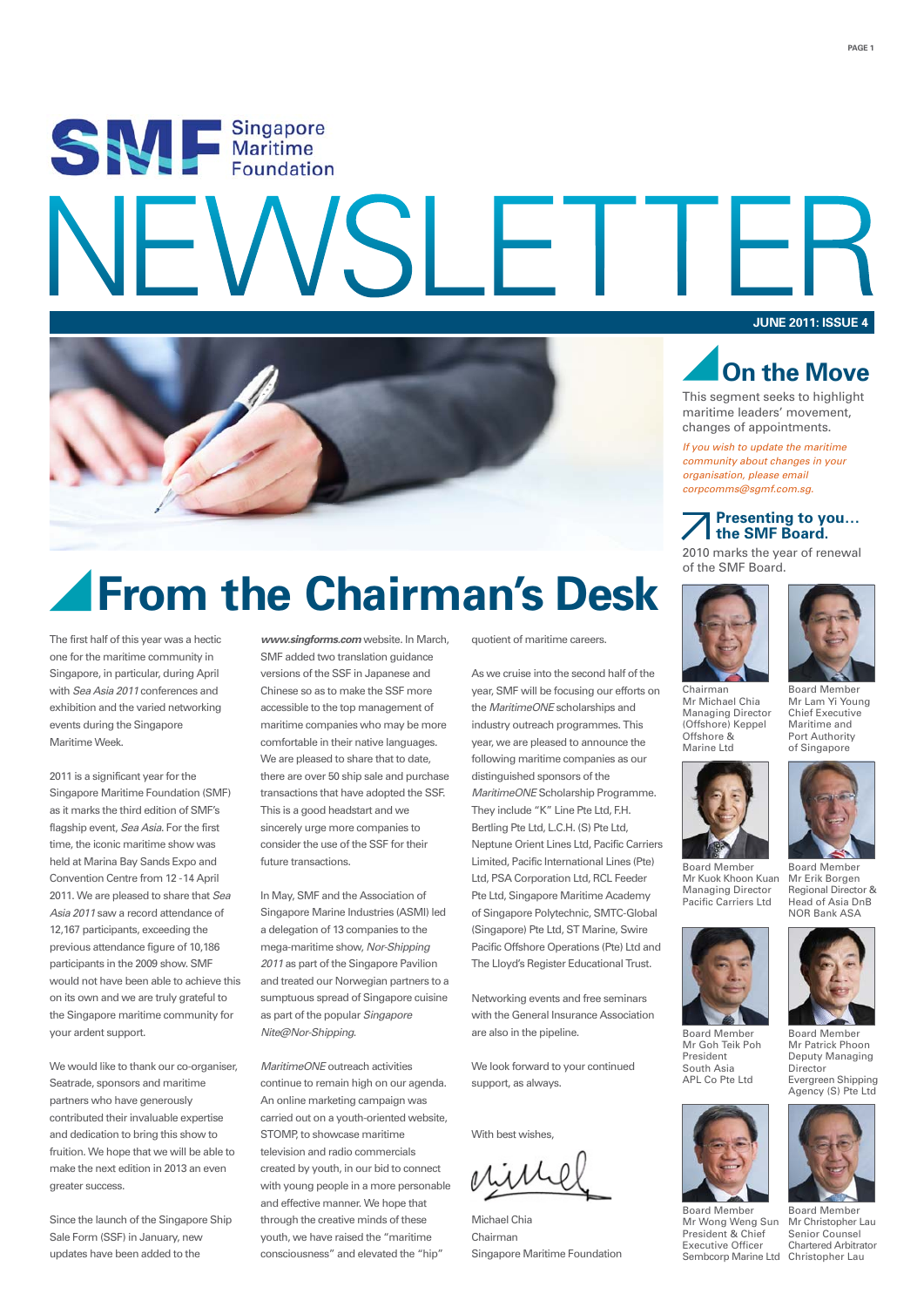"consciousness" among undergraduates, SMF partnered the Singapore Management University (SMU) to organise the inaugural maritime industry awareness talk at its premises. Three speakers from port operations, ship-broking and marine insurance sectors shared interesting facets of their maritime careers and exciting career advancement prospects within the sector. The talk was well-attended by 100 undergraduates. who raised pertinent questions on maritime careers and current issues. SMF is constantly on the look-out for speakers for these on-campus talks. Companies interested in participating in future school talks can contact Ms Lindy Sim at *lindysim@sgmf.com.sg*.





In a bid to heighten the maritime SMU Industry Awareness Talk, 18 March

On 3 March, SMF launched two translated guidance documents of the SSF, in Chinese and Japanese on the SSE website. This move is in response to feedback from the maritime community that such forms will be useful to maritime companies in China and Japan. These translated guidance documents do not supercede the actual form in English but serve as complementary references to allow top management staff who are more comfortable in their native languages to understand the SSF better. In the long run, SMF hopes to facilitate the use of the form beyond Singapore. These forms can be downloaded at *www.singforms.com*.



(SSF), 3 March **SMP**'s maritime event, *Sea* **28 March** 28 March **Sea and PR** partners attended Lecturer of Wee Kim Wee School of SMF's flagship maritime event, *Sea* SMF collaborated with Mr Tim Clark,  $12 - 14$  April Lecturer of Wee Kim Wee School of Communication and Information, NTU and over 35 students to formulate marketing campaigns to convince parents and grandparents of youth that the maritime sector is the choice sector for young people to pursue dynamic and rewarding careers. Students were given a week to conceptualise their ideal marketing campaigns to woo the target audience. The judges were impressed by the professionalism and creativity of the students. The best team and the first and second runner-ups were awarded certificates and attractive cash prizes.



#### Translated Guidance Documents of the Singapore Ship Sale Form

## **STEERING AHEAD... SMF INITIATIVES** A REVIEW OF JANUARY TO JUNE 2011



*Asia 2011* was staged at Marina Bay Sande for the first time. This third edition of *Sea Asia* was one of the anchor events as part of the Singapore Maritime Week. The three-day event drew a high record of 12,167 participants, exceeding the attendance figure of 10,186 participants in the *Sea Asia 2009* show. The *Sea Asia* conference sessions also saw an increase in the number of participants. The launch of *Sea Asia 2011* was officiated by Deputy Prime Minister and Defence Minister Teo Chee Hean and was graced by over 600 overseas and local maritime luminaries. The next *Sea Asia* will take place on 9 – 11 April 2013 in Singapore.



#### Sea Asia 2011: The Asian Voice in World Shipping,



The MaritimeONE Choice, 7 April

The 16th session of the Maritime Knowledge Shipping Session seeks to give participants a better understanding on damage and risk assessment. The first speaker, Mr Alex Pinto, Director of Charles Taylor Marine & Richard Hogg Lindley, kickstarted the session by touching on pertinent issues that should be considered prior to the commencement of projects and providing an overview of the actual transportation process, the interplay amongst various parties involved and the claims process. The second speaker, Mr Guido Luis Gavio, Regional Manager, South East Asia, of Belfor (Asia) Pte Ltd, used real-life case studies to highlight the importance of a restoration service provider in the damage assessment process.



#### Maritime Knowledge Shipping Session 16, 21 June

#### MaritimeONE Scholarship Programme 2011

Since the introduction of the MaritimeONE Scholarship Programme in 2007, about 60 young outstanding scholars have been awarded scholarships to pursue tertiary education in maritime-related courses. SMF is proud to acknowledge that some of these bright young minds are carving a niche for themselves and contributing back to the industry that has groomed them. This year, more companies have come forth to pledge their commitment towards the MaritimeONE Scholarship Programme. To acknowledge the award recipients and their sponsors, the MaritimeONE Scholarships Award ceremony will be held in August.

the inaugural SMF Strategic HR & PR Networking session. The casual networking event was held at Artery, the Red Dot Museum. Mr David Chin, Executive Director of SMF, gave a light-hearted address to thank these partners for their support towards SMF's endeavours in manpower development and marketing efforts to raise the profile of maritime careers. The SMF staff also shared presentations which highlighted the current and upcoming marketing and outreach initiatives that SMF has mapped out for the year.

SMF Strategic HR & PR Networking Session,

29 March

#### MaritimeONE Commercial Challenge – People's Choice on STOMP, 29 April 16 - 27 May SMF and the Association of Singapore

More than 100 youth from various Institutes of Higher Learning (IHLs) were brought around the mega maritime exhibition as part of SMF's efforts to give them a better sense of the diversity and magnitude of the maritime sector. Mr David Chin, Executive Director of SMF, kick-started the *Sea Asia Youth Tour 2011* by addressing the students and highlighting the integral role of the Singapore maritime sector and its close links with Singapore's economy. During the guided tours, representatives from selected maritime companies shared insights about their companies and available internship and career opportunities for young people.

#### Sea Asia Youth Tour 2011, 14 April

The Institute of Maritime Law 3rd Singapore Short Course is a highly regarded course conducted by the University of Southampton, School of Law in Singapore. 22 delegates from major law firms, active in the field of maritime law, insurance companies and P&I Clubs attended the two-week course which provided intensive study on various aspects of maritime law and the way they interlink with each other and operate in the wider commercial context. The two-week course concluded with a farewell dinner sponsored by SMF. Held at Hilton Hotel, the dinner reception was graced by Guest-of-Honour, Justice Steven Chong.



#### Institute of Maritime Law 3rd Singapore Short Course, 16 – 27 May

When I was growing up, my dream was set on becoming a professional football player. I was determined to pursue a sportsrelated education but my family circumstances prevented that. I had to back out as a team player in a professional football club in order to focus on my academic pursuits during my junior college days. Coming from a humble background and being the eldest child, I need to shoulder the responsibility of supporting my family. My parents had high hopes for me and getting into the university was key to them. Such harsh reality checks made me pull a halt to the sports dream.

My mediocre "A" levels did not open as many doors as I had hoped. However, I was determined to work hard and excel. A 'chanced' encounter introduced me to the Bachelor of Maritime Studies course at the Nanyang Technological University. During the four-year course, I met some inspiring maritime lecturers, some had sound academic knowledge, while others had a good grasp of industry expertise. I was intrigued by the magnitude and dynamism of the maritime industry and knew then that maritime was where I wanted to pursue my lifelong career.

Gandhi once said, "You must be the change you wish to see in this world." Hard work and perseverance eventually earned me the prestigious TORM-MaritimeONE Scholarship during my third-year. The scholarship came in timely as it helped to relieve my financial burden needed for the six-month module in Oslo, Norway. SMF has been a close mentor and has provided me with ample opportunities to learn and realise my full potential. As a MaritimeONE-TORM scholar, I participated in numerous maritime conferences, networking events and learning journeys. Through SMF, I applied for the Global Internship Programme, an initiative spearheaded by General Insurance Association (GIA) and travelled to London to serve a two-week internship in the renowned Lloyd's market in London, with Watkins Syndicate Singapore Pte Limited, as part of Lloyd's Syndicate. These experiences have ignited my passion for the maritime industry and plugged me into the Singapore maritime network, both the student circle and that of the maritime professionals. I'm grateful to SMF and MaritimeONE for steering me in the right direction and faithfully paving the way for my maritime career.



**Mohamad Shahril Bin Zainuddin (centre)**

Though I have to forsake my initial ambition to be a soccer football player, I have no regrets as I have an entire sea of opportunities in the maritime sector beckoning me ahead. I am waiting in anticipation to enter the next exciting phase of my maritime journey as I enter the real maritime world and embark on my first job as a management trainee with Norden Shipping (Singapore) Pte. Ltd in August 2011.

#### **MaritimeONE Scholar Mohamad Shahril Bin Zainuddin**

The first Maritime Knowledge Shipping session of the year was well-attended by marine insurance and maritime professionals. Mr Henry Mytton-Mills, Managing Director of Aries Shipbroking (Asia) Pte Ltd and SMF Advisory Panel Member, gave an insightful opening address which touched on the acquisition process involving ship owners, brokers and bankers. Thereafter, Ms Ticy Thomas, Research Analyst of the Centre for Maritime Studies, NUS, and Mr Lee Wai Pong, Executive Director of the Singapore Chamber of Maritime Arbitration (SCMA), gave participants enlightening presentations on the Ship Sale & Purchase process, the arbitration scene in Singapore and the role of SCMA.





Maritime Knowledge Shipping Session 15 (Asset Play & Dispute Resolution), 28 March

The *MaritimeONE* Commercial Challenge - *People's Choice* is an online marketing campaign on the popular STOMP website, which featured creative maritime television and radio commercials conceptualised by students of Wee Kim Wee School of Communication and Information, NTU and School of Business, Communications and Media Management, Temasek Polytechnic. Held from 7 March to 25 April 2011, the contest drew a total of 31,236 votes from the public who voted for their favourite commercials. Through this online campaign, SMF hopes to present refreshing perspectives of the maritime industry to youth and the public.

Marine Industries (ASMI) led a contingent of 13 established maritime-related companies to Oslo, Norway as part of the Singapore Pavilion *@ Nor-Shipping*. Held from 24 to 27 May 2011, the Singapore Pavilion aimed to showcase various maritime products and services available in Singapore. SMF also hosted the *Singapore Nite @ Nor-Shipping* networking reception on 25 May, where about 350 delegates, including exhibitors, Norwegian maritime leaders and overseas guests were treated to a feast of authentic Singaporean cuisine.

Nor-Shipping 2011, 24 – 27 May